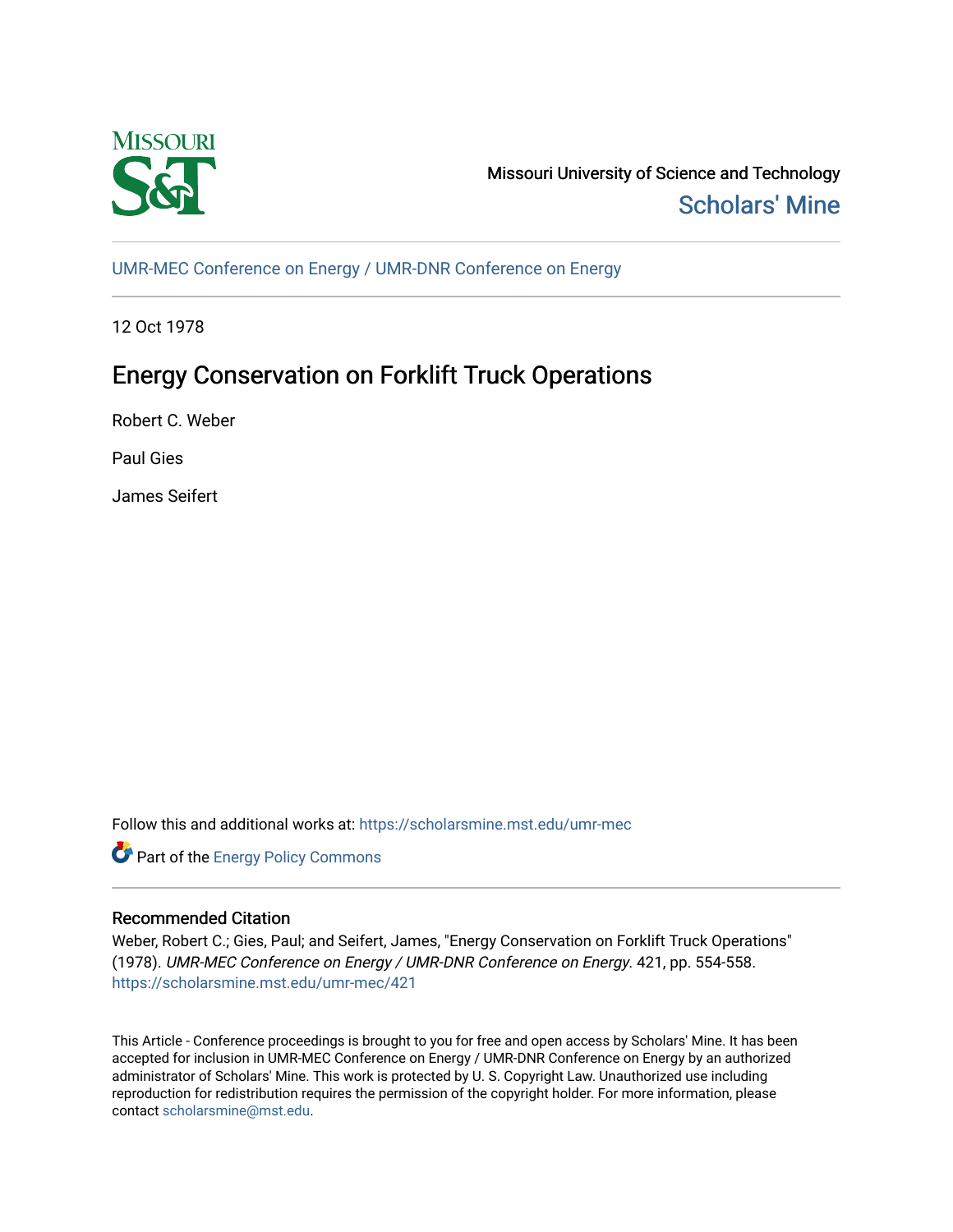### ENERGY CONSERVATION ON FORKLIFT TRUCK OPERATIONS

Dr. Robert C. Weber Marquette University Milwaukee, Wisconsin

Mr. Paul Gies Dr. James Seifert Wisconsin Centrifugal, Inc.<br>
Wax Marquette University<br>
Milwaukee, Wisconsin<br>
Milwaukee, Wisconsin

Milwaukee, Wisconsin

Abstract

A two-fold study of wind energy in an industrial application is presented in this paper. The first phase of the study concerned the possibility of using wind energy to supply power for electric forklift trucks. The second phase related the feasibility of propane power versus electric power in forklift truck operations.

#### INTRODUCTION

This study was initiated by a senior design group at Marquette University, with the majority of data collected at Wisconsin Centrifugal, Incorporated, of Waukesha, Wisconsin. Its main objective was to determine the feasibility of installing a wind generator as a source of electrical power for two limited-use forklift trucks. As so frequently happens in design, a second study evolved from this main objective. This study concerned the feasibility of replacing propane forklift trucks with electric forklift trucks.

#### FEASIBILITY STUDY

The first step in the design process is the feasibility study. Included in this study was a review of present wind generators and a monitoring of forklift trucks at Wisconsin Centrifugal, Incorporated. The study showed that a vertical multi-blade windmill (which was capable of generating energy in the wind velocity range of 6 l6 miles per hour) was the most desirable generator design. It was determined that, although the cost of wind generators was extremely high at the present time, price projections indicate a significant reduction in cost due mainly to research and mass assembly line product ion.

The entire forklift truck fleet at Wisconsin Centrifugal was monitored to determine the average hours of use per truck per week. The results of this study are

shown in Table 1. Electric and propane cost projections were based on both utility forecasts and post price rate increases.

|       | Table 1      |                                                 |
|-------|--------------|-------------------------------------------------|
|       |              | FORK TRUCK USAGE AT WISCONSIN CENTRIFUGAL, INC. |
| Truck | Department   | *Usage (Hours/Week)                             |
| No.   |              |                                                 |
| 16    | Maintenance  | 15.6                                            |
| 43    | Stainless    | 28.7                                            |
| 47    | Maintenance  | 15.8                                            |
| 48    | $Cut-off$    | 26.2                                            |
| 49    | Bronze       | 38.9                                            |
| 50    | Stainless    | 5.3                                             |
| 51    | Die Shop     | 38.6                                            |
| 52    | Fabrication  | 37.9                                            |
| 53    | Machine Shop | 83.2                                            |
| 54    | $Cut-off$    | 42.0                                            |
| 55    | Shipping     | 24.2                                            |
| 56    | Fabrication  | 63.2                                            |
| 57    | Smelting     | 42.7                                            |
| 58    | Smelting     | 57.3                                            |
| 59    | Machine Shop | 50.5                                            |
| 60    | Die Shop     | 10.9                                            |
| 61    | Receiving    | 40.2                                            |
| 63    | Smelting     | 8.7                                             |
| 64    | Stainless    | 21.9                                            |
| 65    | Stainless    | 6.6                                             |
| 66    | Stainless    | 12.3                                            |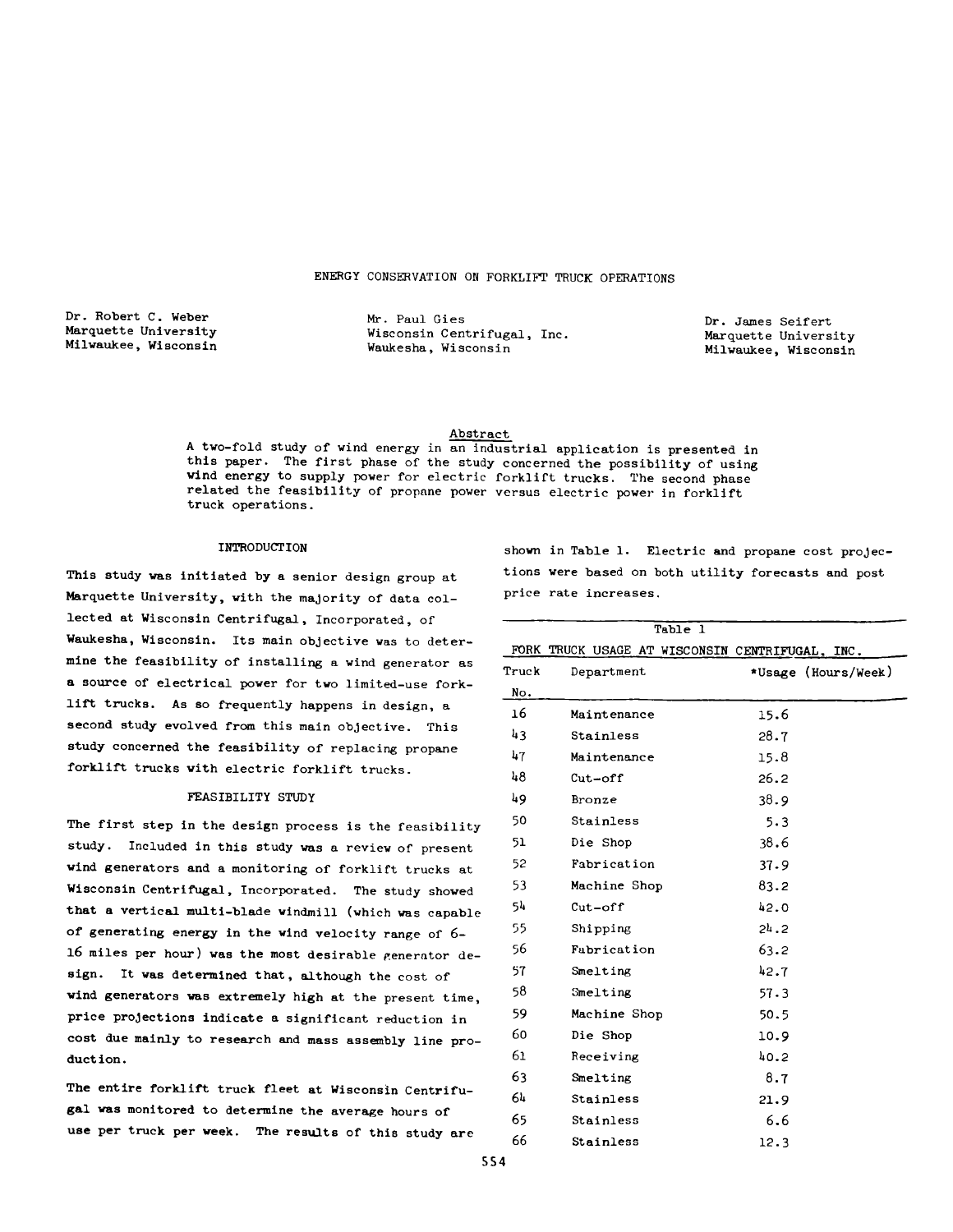| Table $1$ (cont'd.)                           |             |                    |  |  |  |
|-----------------------------------------------|-------------|--------------------|--|--|--|
| Truck                                         | Department  | Usage (Hours/Week) |  |  |  |
| No.                                           |             |                    |  |  |  |
| 67                                            | Stainless   | 68.8               |  |  |  |
| 68                                            | Stainless   | 10.3               |  |  |  |
| 69                                            | Maintenance | 16.1               |  |  |  |
| 70                                            | Die Shop    | 37.0               |  |  |  |
| 71                                            | Heat Treat  | 72.8               |  |  |  |
| 72                                            | Bronze      | 64.3               |  |  |  |
| 73                                            | Shipping    | Broken Hour Meter  |  |  |  |
| 74                                            | Stainless   | 52.6               |  |  |  |
| 75.                                           | Maintenance | Broken Hour Meter  |  |  |  |
| 76                                            | Maintenance | 4.1                |  |  |  |
| *The preceding averages are the results of a  |             |                    |  |  |  |
| weekly survey of fork truck usage for one     |             |                    |  |  |  |
| month. These averages were corrected for      |             |                    |  |  |  |
| any loss time caused by equipment maintenance |             |                    |  |  |  |
| <u>or repair.</u>                             |             |                    |  |  |  |

#### WINDMILL THEORY

Windmill performance may be investigated theoretically using the Betz Momentum Theory which concerns the deceleration of the air traversing the windmill disc. The power originally contained in a cylinder of air of radius R can be written

 $P_{\text{rp}}$  = (Volumetric Flow Rate) $\times$ (Kinetic Energy per Unit Volume)

$$
= (\text{AV})(\frac{1}{2}\frac{\rho}{g}v^2) = (\frac{1}{2}\pi R^2)(\frac{\rho}{g}v^3)
$$
 (1)

The Betz Momentum Theory expresses the power obtainable from the wind as a function of interference factor a, which represents the slowing down of the air in the windmill disc. The power obtainable thus becomes

$$
P_{0} = (2\pi R^{2})(\frac{\rho}{c} V^{3})a(1-a)^{2}
$$
 (2)

Differentiating Eq. (2) with respect to a, it can be seen that maximum power obtainable occurs when a=1/3. Substituting this value into Eq. (2), the maximum efficiency of a vertical windmill is

$$
\frac{P_{\text{o}}|_{\text{a}=1/3}}{P_{\text{T}}} = 9,583 = \frac{59.35}{}
$$
 (3)

Further assuming the windmill mechanism to be *80%* efficient, the generator *70%* efficient, and the battery *&5%* efficient, the maximum power output in kilowatts can be expressed as

$$
P(kw) = (4.3587 \times 10^{-6})(R)^{2}(V)^{3}
$$
 (4)

**F ig .** 1 **shows** the power output for various size blades as a function of velocity.



**Fig. I Power Output as a Function of Wind Velocity and Blade Radius**

## SITE MEASUREMENTS

**Wind measurements taken at Wisconsin Centrifugal corresponded closely with the United States Weather Bureau measurements compiled at General Mitchell Field in Milwaukee. This allowed the use of Weather Bureau data which had been compiled over a ten-year period. Fig. 2 shows that the wind has a velocity of l6 mph or less** *72%* **of the time. This implies that a light multiblade windmill that swings out of the wind at velocities of 16 mph or greater would not use** *28%* **of high energy winds. Thus a windmill with a governor to prevent excessive shaft speeds but still allow for power generation at wind velocities of l6 mph or greater is desirable. At the other end of the spectrum, a windmill capable of producing energy in the velocity range of 6 to 16 mph will afford a monthly power output approximately lUjf greater than a windmill operating in the range of 8 to 16 mph.**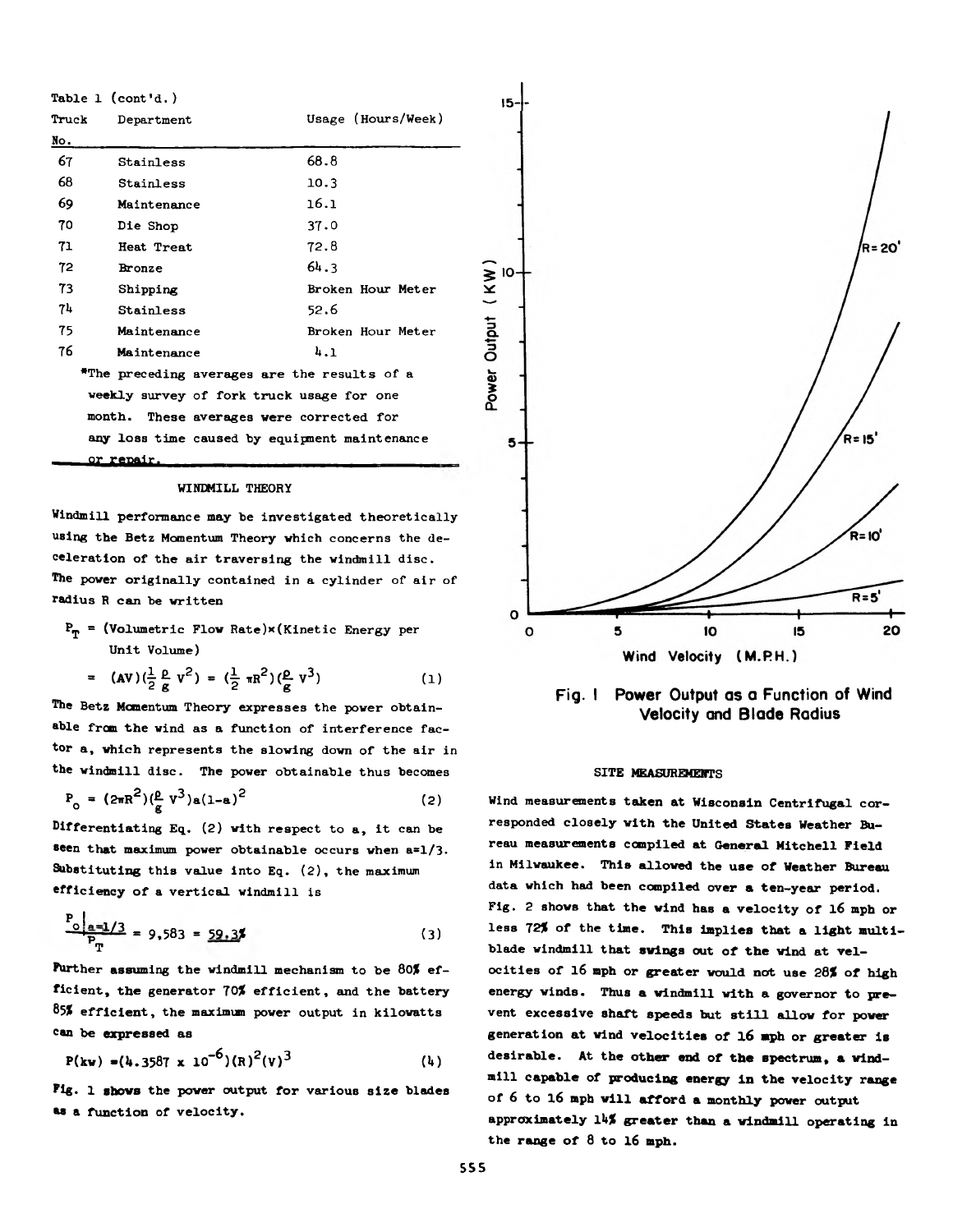



#### POWER CALCULATIONS

The shaded area of Fig. 2 represents usable energy winds if a governor is used as previously mentioned. Fales<sup>(1)</sup> states that the available energy of all varying winds adds up to double the amount computed using the average hourly wind velocity for that month. Using the above mentioned information and Eq.  $(4)$ , the expected power obtainable from a windmill with a blade diameter of 30 feet ranges from 1250 to 2500 kw-hr/ month. Referring to Table 1, the limited use trucks, nos. 68 and 69, were our target trucks. Assuming a power consumption of 2.7 kwh/hr it can be shown that a power source capable of supplying 286 kw-hr/month would be sufficient. The power calculations indicate the system to be capable of supplying enough energy for 78 hours of operation per week, or almost triple the average usage of trucks 68 and 69.

#### **ECONOMIC ANALYSIS**

It has been shown that a savings of energy can be realized through the use of a wind generator. The final phase of this study was to show that (1) electric forklift trucks are more economical to operate than propane trucks, and (2) that a wind generator does have a place in the economic forecast.

The decision whether or not to buy electric or propane powered lift trucks was in the format of a traditional capital budgeting decision. This type of problem is analyzed by restating all costs in the present value equivalent, therefore neutralizing any timing differences in equipment life.

While the propane alternative is a straightforward one-time decision, the electrical alternative involves a sequential decision making process. This process is depicted graphically in Fig. 3. Electric



## **Fig. 3 Sequential Decision-making Process**

power can be obtained by either purchasing from an electric utility or through a wind electrical generating station. Currently it is not economical to generate electricity via a wind generator because of the relatively high cost of the generating station and the relatively low cost of purchased electrical power. Wind generation does enter the current decision, however, because of its potential as a source of power in the future. The relevant cost stream to use in analyzing the electric alternative is the lower segment of either the cost of purchased power or the cost of wind generated power. Fig.  $4$  shows a situation where the cost of purchased power increases over time due to inflationary or other factors and the cost of wind generated power decreases due to possible economies in the production of wind generating equipment. Up to time period N the cost of purchased power is the relevant cost curve. Beyond period N the relevant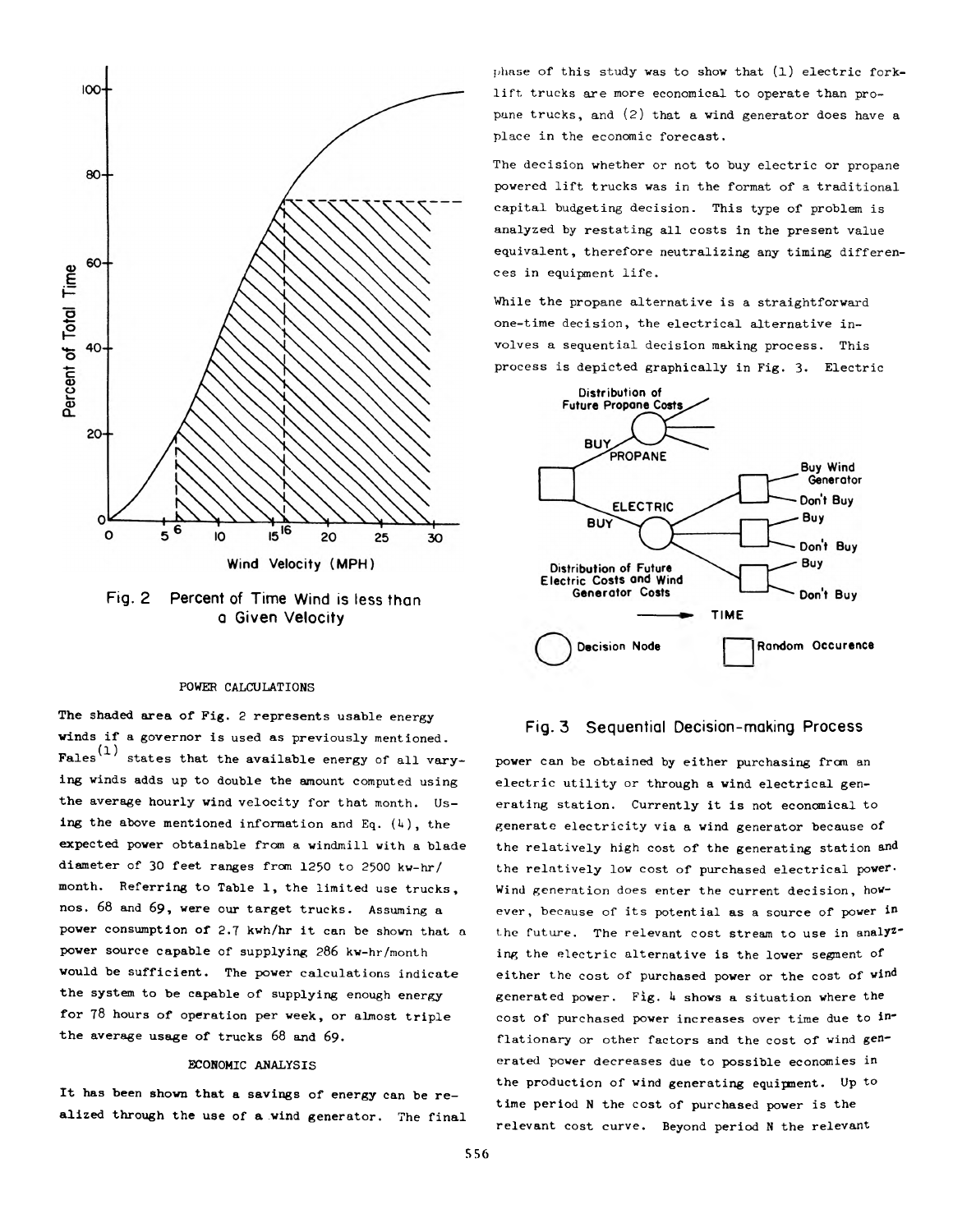

**Fig. 4 Cost vs. Time Curves**

cost curve is a flat line segment reflecting the constant amortization of investment in generating equipment over the power generating life of the equipment.

Since the economic life of the propane and electric trucks differs, the planning horizon is extended to 2h years, the point in time where the two pieces of equipment have a common termination point. Structuring the analysis as a series of replacement decisions is a standard approach to removing the bias in the net present value analysis where different lived assets are being compared. Table 2 lists the economic data used in the study.

| Table 2                            |                                                             |                                          |  |  |
|------------------------------------|-------------------------------------------------------------|------------------------------------------|--|--|
|                                    | Propane<br>Truck                                            | Electric<br>Truck                        |  |  |
| Capacity                           | 5000#                                                       | 5000#                                    |  |  |
| Price of Truck                     | \$13,655                                                    | \$15,495                                 |  |  |
| Estimated Life of<br>Truck         | 6 years                                                     | 8 years                                  |  |  |
| Battery Cost                       |                                                             | \$3,260                                  |  |  |
| Battery Life                       |                                                             | 6.5 years                                |  |  |
| Charger Cost                       |                                                             | \$938                                    |  |  |
| Charger Life                       |                                                             | 10 years                                 |  |  |
| Energy Cost                        |                                                             |                                          |  |  |
| Propane                            | \$.52/gal                                                   |                                          |  |  |
| Electric Cost                      |                                                             | .0289\$/k <del>v</del> h                 |  |  |
| Power Consumption                  | $1.2$ gas/hr                                                | $2.7$ kwh/hr                             |  |  |
| Annual Hours of<br>Operation       | $3144$ hrs/yr                                               | $3111$ hrs/yr                            |  |  |
| Truck Maintenance                  | \$1.20/hr                                                   | .90 $*/hr$                               |  |  |
| Battery                            |                                                             | $.06$ \$/hr                              |  |  |
| Cost Growth in Pro-<br>pane costs  | $25%$ years $1-10$<br>15% years 11-20<br>$5%$ years $21-24$ |                                          |  |  |
| Cost Growth in Elec-<br>tric Costs |                                                             | $17%$ years $1-15$<br>$5%$ years $16-2h$ |  |  |

#### Table 2 (cont'd.)

#### Decrease in wind generation costs - \$1000/vr years 1-8

The first step in this sequential decision making process is to determine if and when the wind generator enters the electric truck cost structure. In sequential decision making the decision furthest in the future is made first, and this information is carried backward to the current decision. This essentially involves determining if point N on Fig. 4 is within the 2h-year horizon. This was determined by the rate at which the price of wind generators falls plus the rate at which the cost of electricity rises.

**For this study the current price of a generator was assumed to be \$10,000, which would reduce over an 8-year period to \$2000. Further, the life of the generator was assumed to be 10 years, and its maintenance cost to be \$60.00 per year. The cost of electricity, currently \$.0289/kvh, has been growing at the rate of 17? in recent years. The prospect is for continued increase in this cost. It was assumed that the cost of electricity would increase at this 17? annual rate for the next 15 years and at an annual rate of 5? thereafter.**

The firm had a marginal tax rate of 48% and used a 15% **cost of capital criterion. In cases of environmental investment, the firm was willing to accept a lower return on investment. The wind generator versus purchased power was analyzed at a 10? return criterion, while the overall truck decision was analyzed using the 15? criterion.**

**The decision of whether or not to buy a wind generator was made by comparing the cost per kilowatt hour of** purchased power with the cost per kilowatt hour of wind generated power. The wind generator costs per **kwh were determined by amortizing the cost over the life of the generator and over the kwh used. Using the 10? return on environmental investments, the** after-tax cost of purchased power in year 10 is **\$.0617 per kwh, while the amortized cost per kwh is \$.0600. Thus in year N=10 the wind generator enters the decision**

**With the question of the relevant cost curve answered, the economic analysis of propane versus electric lift trucks was then undertaken. The economic analysis revealed the net present cost of the propane truck to be \$5j\*,9\*\*5 as compared to \$31,073 for the electric truck. The electric truck alternative clearly dominated the propane truck alternative. Because the dominance was so great, it is apparent that, even under a wide range**